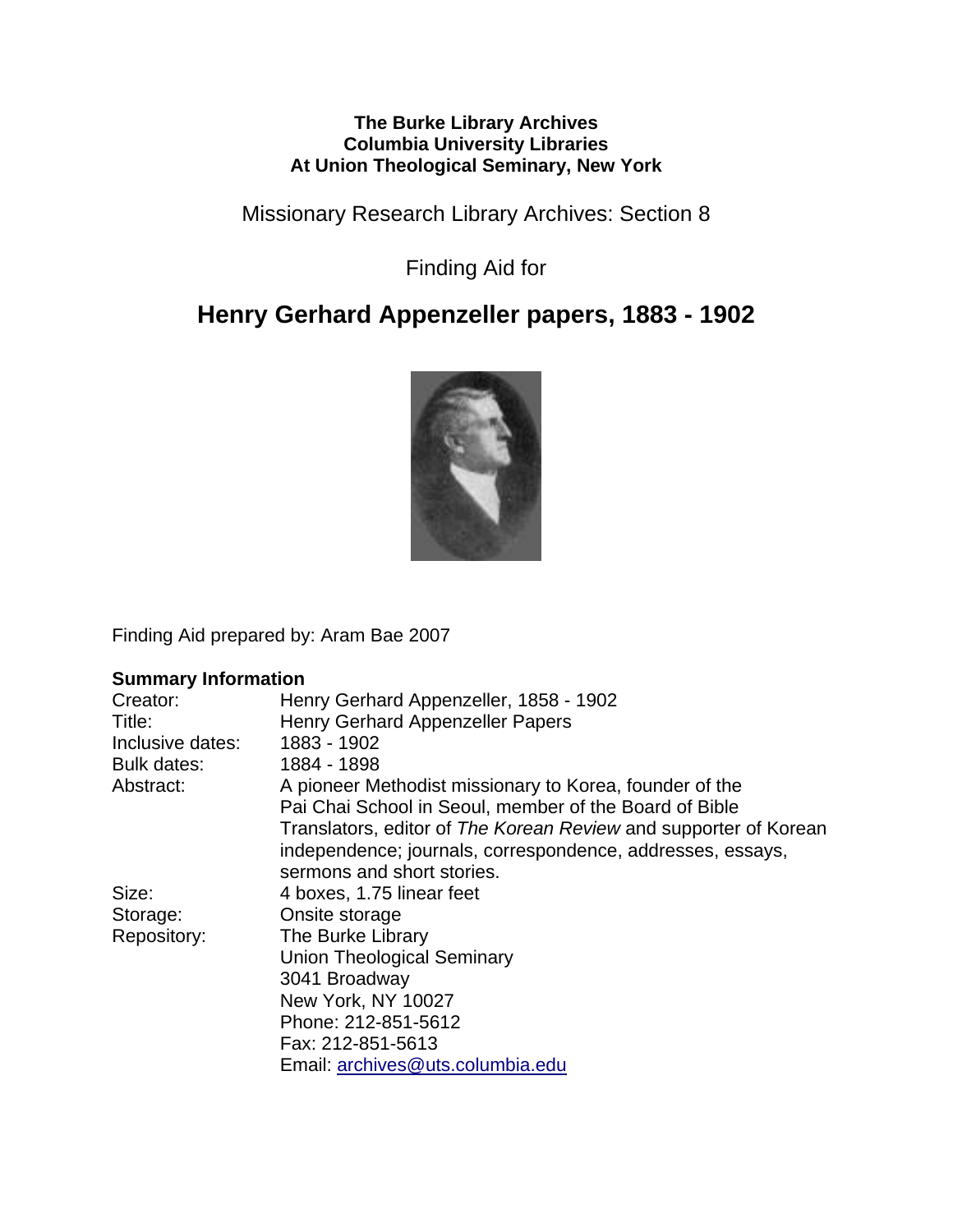#### **Administrative Information**

| Provenance:                | The MRL archives were originally part of the independent<br>Missionary Research Library, under the direction of Charles H. |
|----------------------------|----------------------------------------------------------------------------------------------------------------------------|
|                            | Fahs, who was research assistant to John R. Mott and curator of                                                            |
|                            | the Missionary Research Library from its foundation in 1914 until                                                          |
|                            | 1948. These records were moved with the MRL to the Brown                                                                   |
|                            | Memorial Tower of Union Theological Seminary in 1929. In 1976                                                              |
|                            | the records were accessioned to the Burke Library archives with                                                            |
|                            | the closure of the MRL.                                                                                                    |
|                            | Access restrictions: The collection is unrestricted to readers. Certain materials however                                  |
|                            | are in a fragile condition, and this may necessitate restriction in                                                        |
|                            | handling and copying.                                                                                                      |
|                            | Archival papers are available to registered readers for consultation                                                       |
|                            | by appointment only. Please contact archives staff by phone, fax or                                                        |
|                            | email archives @uts.columbia.edu, as far in advance as possible.                                                           |
|                            | A Microfilm of this collection exists at The Burke Library and can be                                                      |
|                            | consulted by admitted readers without appointment.                                                                         |
| <b>Preferred Citation:</b> | Item description, MRL 8: H.G.Appenzeller Papers, series number,                                                            |
|                            | box number, folder number, The Burke Library Archives (Columbia                                                            |
|                            | University Libraries) at Union Theological Seminary in the City of                                                         |
|                            | New York                                                                                                                   |

#### **Biography**

A pioneer Methodist missionary to Korea, Henry Gerhard Appenzeller was born in Sonderton, PA on February 6, 1858. In 1882 he graduated from Franklin and Marshall College in Lancaster, PA and continued his education at Drew Theological Seminary in Madison, NJ. In 1879 he married Ella Dodge.

In 1884 the Methodist Episcopal Board of Missions appointed Appenzeller to Korea, and he arrived a year later. He settled in Seoul and served as assistant superintendent of the Mission from its foundation until 1887, when he became full superintendent.

In 1886 he founded the Pai Chai School in Seoul, working as the principal for many years. He gained fluency with the Korean language and joined the Board of Bible Translators. He also served as pastor of the Union Church in Seoul. With Rev. Ohlinger Appenzeller established the Methodist Printing House and became editor of *The Korean Review*, successor to the *Korean Repository.* 

Appenzeller was a great traveler, explorer, teacher, organizer and evangelist. He died in a shipwreck on June 11, 1902. His papers, deposited in the Mission Research Library before 1922, represent the early history of Protestant missionary work in Korea, specifically its Methodist beginnings, and reveal his support for the independence of Korea.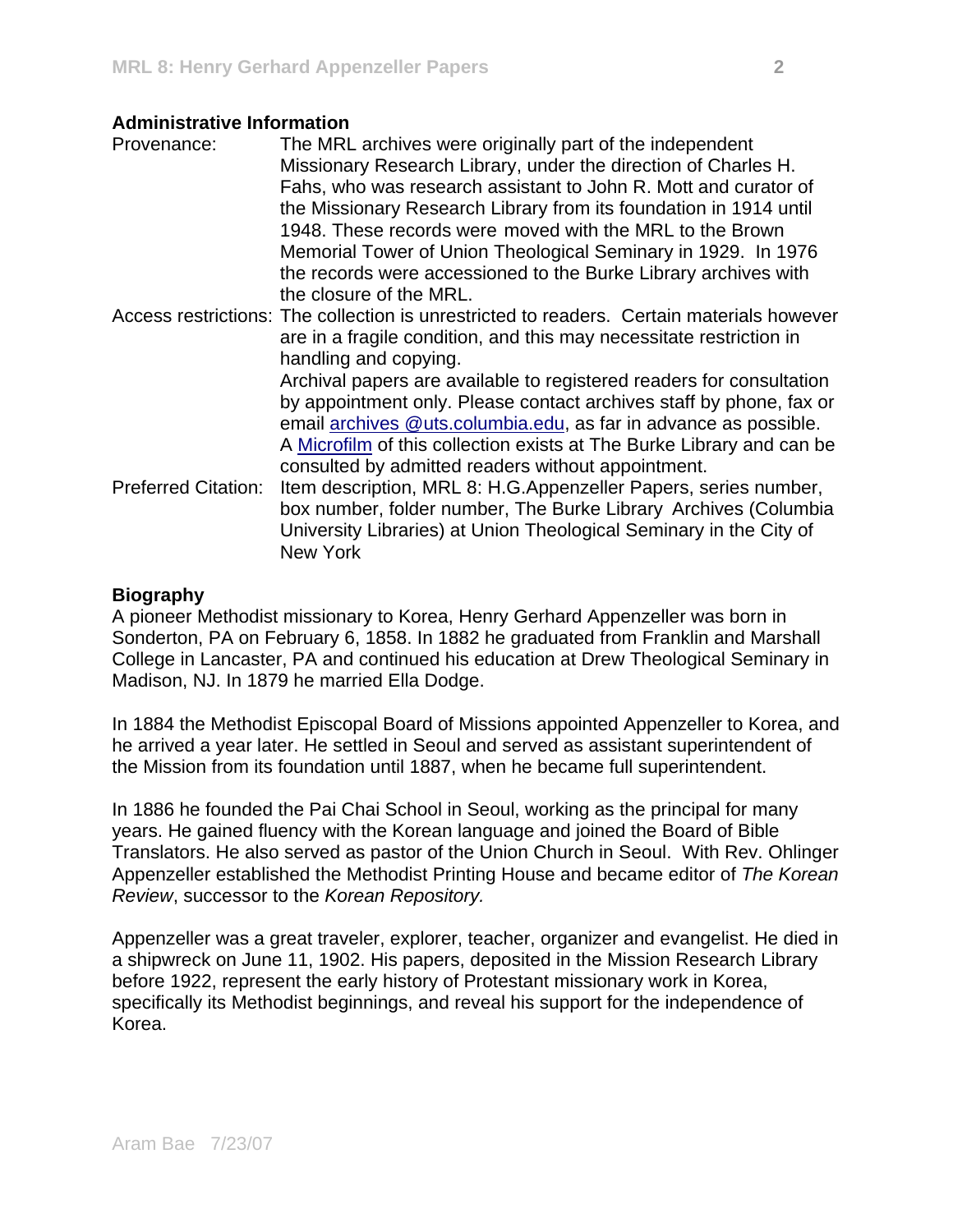#### **Collection Scope and Content Note**

The collection retains original item numbering from the Mission Research Library and the numbers are retained thus ( ) in the Finding Aid. The papers are organized in five small series:

#### • **Series 1: Journals (1 box, 0 .5 lin. ft.)**

This series consists of ten journals, dating from 1883 – 1901, which contain personal entries, field observations, and Korean language practices. As the journals are extremely fragile, researchers are requested to use the microfilm copies rather than the originals.

#### • **Series 2: Correspondence, 1884 - 1902 (2 boxes, 0.75 lin. ft.)**

Series 2 in box 2 and 13 folders of box 3 includes four large letter copy books containing letters sent by Appenzeller, including a few by Ella Dodge Appenzeller. Correspondence topics include his appointment to Korea, creation and publication of the Korean Repository, Methodist mission board, diplomatic relations, and the independence of Korea. Letters are sent to prominent leaders in foreign missionary work such as J.M. Reid, C. H. Fowler, G. H. Jones, A. B. Leonard, H. N. Allen, W. B. Scranton and S. A. Moffett. The bulk of the correspondence dates from 1884 – 98.

#### • **Series 3: Sermons, (1 box, 0.25 lin. ft)**

This series from Boxes 3 - 4 contains over forty sermons by Appenzeller, arranged mainly chronologically, 1883 – 1900. The majority of the sermons were preached at Union Church in Seoul. Other sermons were delivered in the United States, such as at Grace Reformed Church in PA, Leidy's Reformed Church, Drew Seminary Chapel, Franklin and Marshall Chapel, and several in Green Village, NJ. Funeral addresses for Ms. Jacobson, Clarence R. Greathouse, and Mr. and Mrs. D. L. Clifford, including one given by H. G. Underwood are included.

#### • **Series 4: Korea Missions, (11f., 0.15 lin. ft)**

Box 4 of the collection contains both series 4 and 5. Series 4 contains addresses given by Appenzeller in Korea, essays on the beginnings of Methodist missionary work in Seoul, sermon notes, notes on missionary life, and short stories. Items date from 1888 – 1901.

#### • **Series 5: Korea General, (6f., 0.10 lin. ft)**

Box 4 of the collection contains both series 4 and 5.

This series contains general items, ranging from 1885 – 1897 and including an editorial piece for the Korean Repository, notes on the history of Korean dynasties, Korean names, international relations with China and Japan, and a report on the health of Seoul by Dr. H.N.Allen. Other items include correspondences from R.H.Shufeldt, conversation notes with Mr. E.Hioke, an address delivered on Founder's Day, and loose papers from various dates.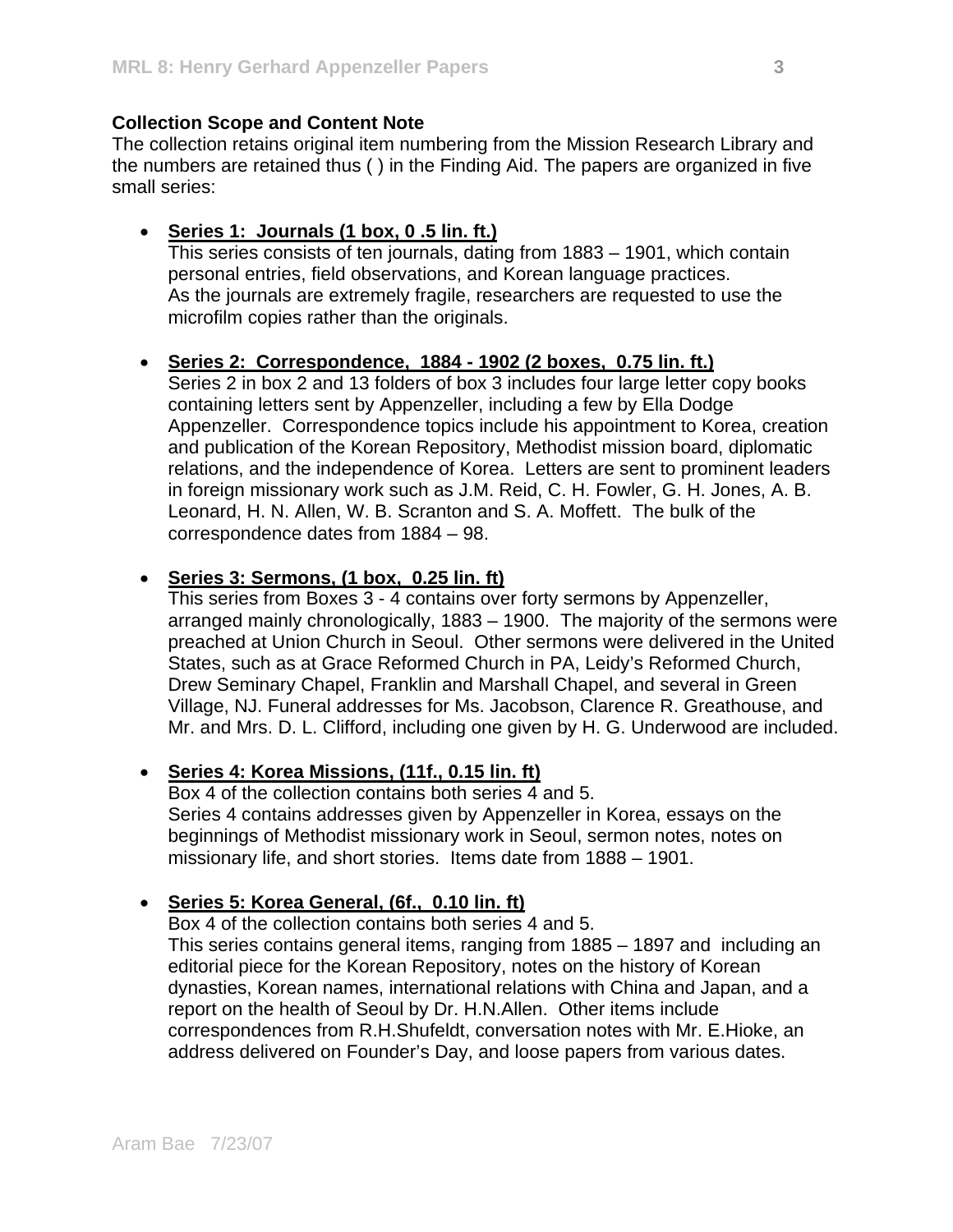### **Processing**

Metal clips and staples were removed from materials and folded items were flattened. Materials were placed in new acid-free folders and boxes. Acidic items were separated from one another by interleaving with acid-free paper as needed. Any items in an advanced state of deterioration were placed in Mylar envelopes.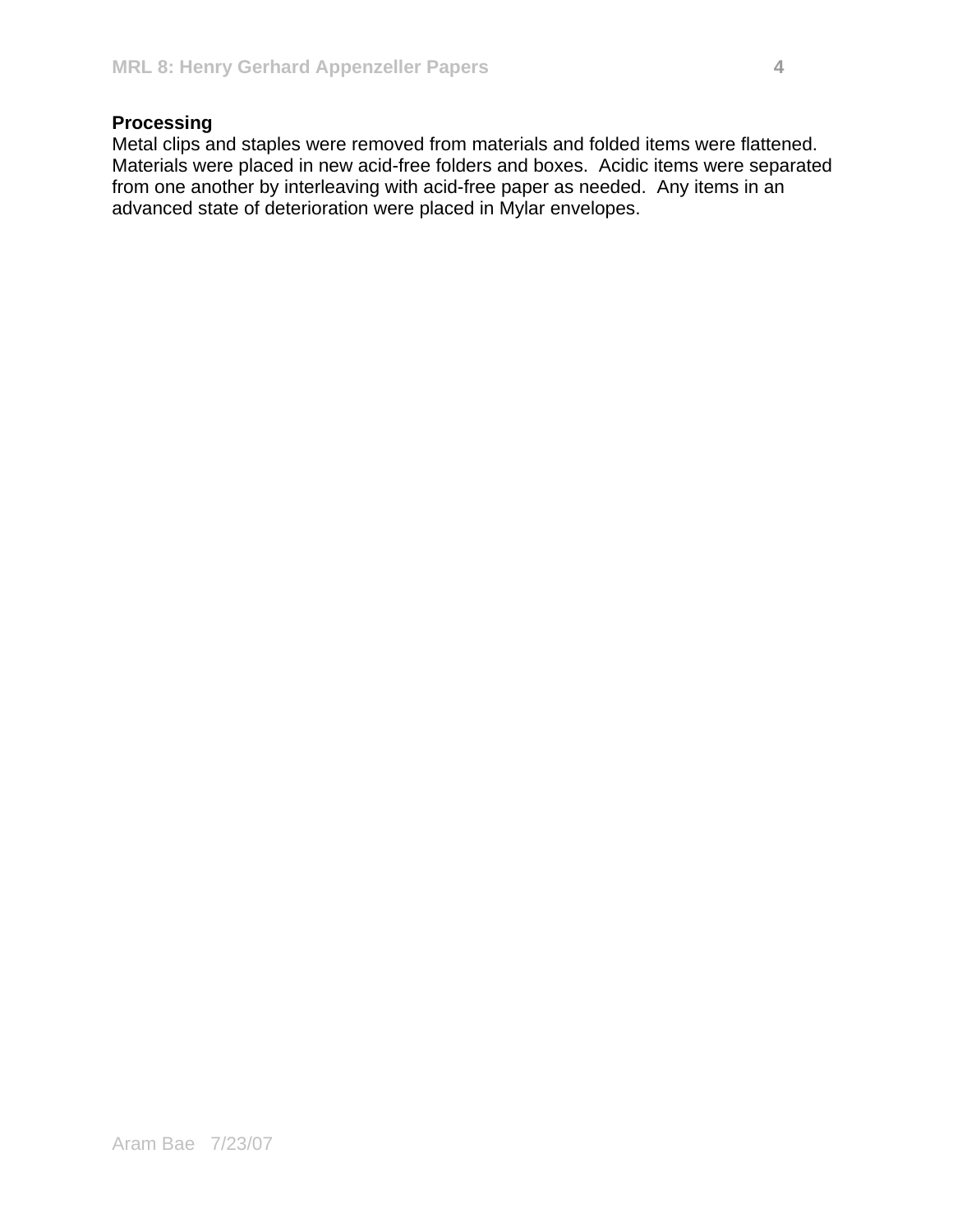| <b>Contents list</b>                                           |                |                          |                                                                                                                                                                                                                                                                                                      |
|----------------------------------------------------------------|----------------|--------------------------|------------------------------------------------------------------------------------------------------------------------------------------------------------------------------------------------------------------------------------------------------------------------------------------------------|
| <b>Series Box Folder Contents</b><br><b>Series 1: Journals</b> |                |                          |                                                                                                                                                                                                                                                                                                      |
|                                                                |                |                          |                                                                                                                                                                                                                                                                                                      |
| 1                                                              | 1              | 1                        | Journal, May 24, 1883 - Sep 1897 (6)                                                                                                                                                                                                                                                                 |
| 1                                                              | 1              | $\overline{c}$           | Journals, 1885 - 1895 (7-9)                                                                                                                                                                                                                                                                          |
| 1                                                              | 1              | 3                        | Journals, Apr 25, 1886 - Mar 15, 1888 (1),<br>Jun 15, 1892 – Jan 24, 1893; Jun 14, 1898 (2)                                                                                                                                                                                                          |
| 1                                                              | 1              | 4                        | Journal, Dec 17, 1894 – Apr 1896, Re: Korean Repository (10)                                                                                                                                                                                                                                         |
| 1                                                              | 1              | 5                        | Journal, Apr 2, 1894 – Dec 26, 1900 (3)                                                                                                                                                                                                                                                              |
| 1                                                              | 1              | 6                        | Journals, Sept 23, 1898 - Apr 19, 1901 (4),<br>Sep 14, 1901 - Nov 2, 1901 (5)                                                                                                                                                                                                                        |
|                                                                |                | Series 2: Correspondence |                                                                                                                                                                                                                                                                                                      |
| 2                                                              | 2              | 1                        | Letterbook (fragile), Apr 25, 1885 - Nov 28, 1899 (11)                                                                                                                                                                                                                                               |
| $\overline{2}$                                                 | $\overline{2}$ | 2                        | Letterbook (fragile), Feb 25, 1887 – Oct 17, 1893<br>including letters from Ella Dodge Appenzeller (12)                                                                                                                                                                                              |
| 2                                                              | $\overline{2}$ | 3                        | Letterbook (fragile), Aug 7, [1887?],                                                                                                                                                                                                                                                                |
|                                                                |                |                          | May 12, 1894 - Dec 31, 1898 (13)                                                                                                                                                                                                                                                                     |
| 2                                                              | $\overline{2}$ | 4                        | Letterbook (fragile), Nov 29, 1899 - Jan 9, 1902 (14)                                                                                                                                                                                                                                                |
| 2                                                              | 3              | 1                        | Undated Correspondence: W.B.Scranton to H.G.A. (15),<br>[Ch.W.L?] to H.G.A. (16)                                                                                                                                                                                                                     |
| 2                                                              | 3              | $\mathbf{2}$             | Appointment to Korea:<br>J.M. Reid to H.G.A., New York City, Sep 5, 1884 (17),<br>Oct 17, 1884 (18), Nov 20, 1884 (19), Dec 1, 1884 (20),<br>Dec 17, 1884 (21), Dec 20, 1884 (22)<br>C.H. Fowler to H.G. A., Chicago, Jan 2, 1885 (23)<br>J.M.Reid to H.G. A., Jan 12, 1885 (24), Jan 15, 1885 (25), |
|                                                                |                |                          | Jan 20, 1885 (26)                                                                                                                                                                                                                                                                                    |
| 2                                                              | 3              | 3                        | J. Hayakawa to H.G.A., San Francisco, CA, Jan 11, 1888 (27)<br>J. Ross to H.G.A., [New?], Mar 26, 1888 (28)                                                                                                                                                                                          |
|                                                                |                |                          | C.H.Fowler to Hugh A. Dinsmore, Seoul, Sep 27, 1888 (29)                                                                                                                                                                                                                                             |
| $\overline{2}$                                                 | 3              | 4                        | H.N. Allen to H.G.A., Apr 1891 (30)                                                                                                                                                                                                                                                                  |
|                                                                |                |                          | H.G.A. to Dr. McGill, Nov 23, 1891 (31)<br>H.G.A. to Dr Niles, [Nov 1891?] (32)<br>J.T. Gracey to H.G.A., Rochester, NY, Dec 12, 1892 (33)<br>Hulbert to H.G.A., Jamesville, Jun 25, 1893 (34)<br>George H. Jones to H.G.A., Chemulpo, Sep 28, 1893 (35)                                             |
| 2                                                              | 3              | 5                        | G.H. Jones to H.G.A., Chemulpo, Jun 29, 1894 (37),<br>Jul 19, 1894 (38), Jul 21, 1894 (39), Jul 25, 1894 (40),<br>Jul 27, 1894 (41), Jul 28, 1894 (42), Aug 2, 1894 (43),<br>Aug 4,1894 (44)                                                                                                         |

H.Loomis to H.G.A., Kobe, Japan, Oct 31, 1894 (45)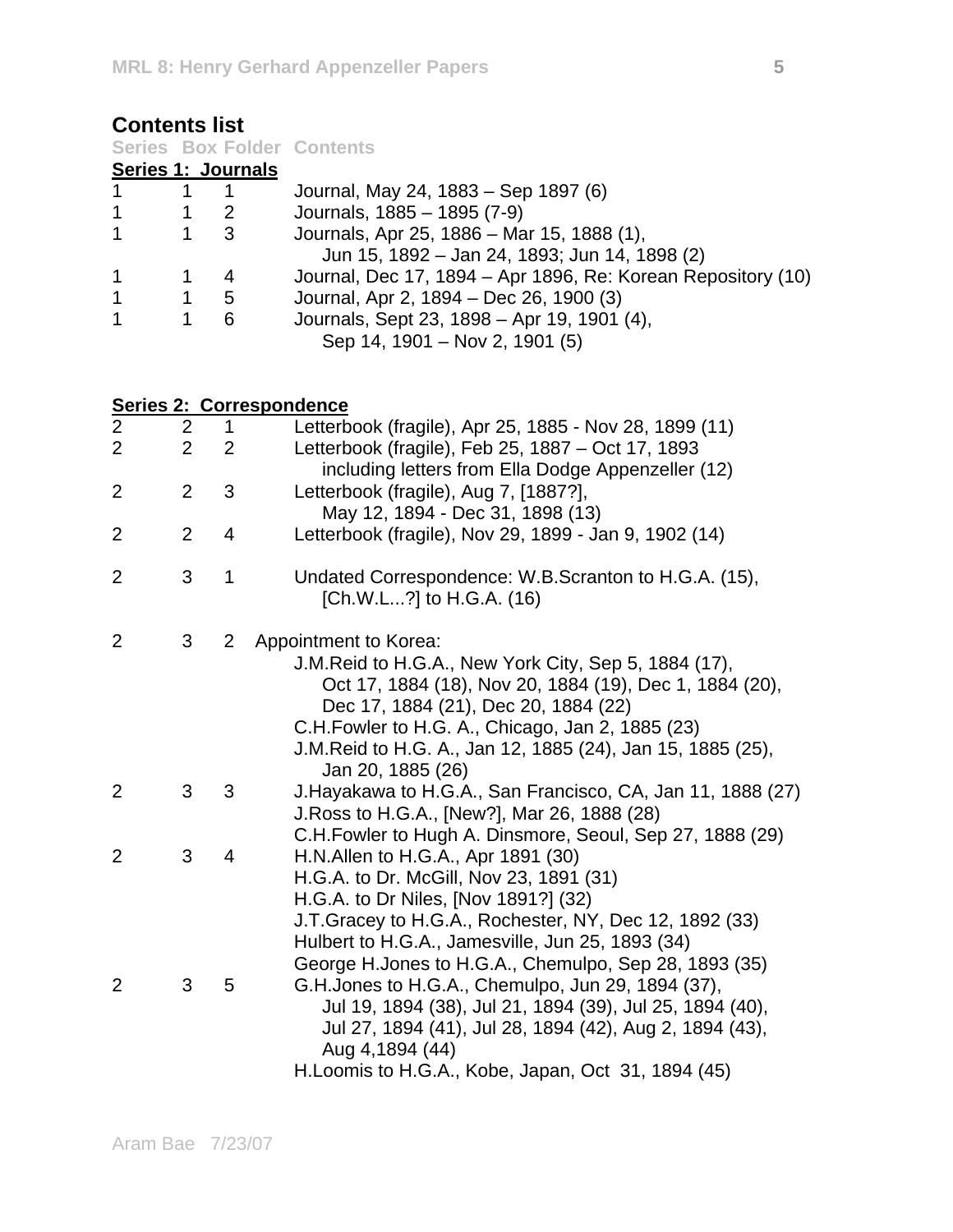|                |   |                 | <b>Series Box Folder Contents</b>                               |
|----------------|---|-----------------|-----------------------------------------------------------------|
| $\overline{2}$ | 3 | 6               | W.B.Scranton to H.G.A., Seoul, Feb 19, 1895 (46)                |
|                |   |                 | H.G.A. to W.B.Scranton, Seoul, Feb 19, 1895 (47)                |
|                |   |                 | [O.N.Denny?] to H.G.A., Portland, OR, Mar 30, 1895 (48)         |
|                |   |                 | E.C. Pauling to H.G.A., Seoul, Jul 15, 1895 (49)                |
|                |   |                 | [Suchida?] to H.G.A., Seoul, Aug 2, 1896 (50)                   |
|                |   |                 | Korean Independence Club to H.G.A., Seoul, Nov 14, 1896 (51)    |
| 2              | 3 | $\overline{7}$  | [Ch.W.A?] to H.G.A., [Chawal?], Nov 30, 1894 (52)               |
|                |   |                 | S.A. Moffett to H.G.A., [1895?] (53)                            |
|                |   |                 | Jas S. Gore to H. G. A., Gensan, Jun 22, 1895 (54)              |
|                |   |                 | S.F. Moore to H.G.A., [Jul 8, 1895?] (55), Jul 9, [1895?] (56)  |
|                |   |                 | G.H. Jones to H.G.A., Chemulpo, Jul 31, 1895 (57)               |
| 2              | 3 | 8               | Korean Repository:                                              |
|                |   |                 | G.H. Jones to H.G. Appenzeller (58, 59)                         |
|                |   |                 | B.H.Chamberlain to H.G.A., Tokyo, Nov 14, 1894 (60)             |
|                |   |                 | Mrs. John R. Kieffer to H.G.A., Lancaster, PA, Jan 4, 1895 (61) |
|                |   |                 | D.B. Schneder to H.G.A., Sendai, Jan 28, 1895 (62)              |
|                |   |                 | D.S. Spencer to H.G.A., Nagoya, Apr 15, 1895 (63)               |
|                |   |                 | E.Hioki to H.G.A., [Seoul?], Jul 19, 1895 (64)                  |
|                |   |                 | F. [Kriens?] to H.G.A., Seoul, Aug 7, 1895 (65)                 |
|                |   |                 | E. Hioki to H.G.A., Sep 9, 1895 (66)                            |
|                |   |                 | [Y.Martel?] to H.G.A. in French, Seoul, Dec 13, 1898 (67)       |
|                |   |                 | D.L. Gifford to H.G.A., Seoul, Dec 23, 1898 (68)                |
| 2              | 3 | 9               | Correspondence with Mission Board:                              |
|                |   |                 | H.G.A. to A.B. Leonard (69)                                     |
|                |   |                 | H.G.A. to A.B.Leonard, Seoul, Jun 3, 1895 (70)                  |
|                |   |                 | H.G.A. to A.B. Leonard, Chefoo, China, Jul 22, 1896 (71)        |
|                |   |                 | H.G.A. to W.T.Smith, Seoul, Aug 27, 1896 (72), Apr 3, 1897 (73) |
|                |   |                 | H.K.Carroll to H.G.A., New York City, Jun 26, 1901 (74)         |
| 2              | 3 | 10 <sup>1</sup> | Correspondence with W.B. Scranton:                              |
|                |   |                 | W.B. Scranton to H.G.A., Seoul, Sep 28, 1898 (75),              |
|                |   |                 | Oct 12, 1898 (76-78)                                            |
|                |   |                 | H.G.A. to W.B.Scranton, Seoul, Oct 13, 1898 (79)                |
|                |   |                 | W.B. Scranton to H.G.A., Seoul, Oct 13, 1898 (80)               |
|                |   |                 | Mrs. Fannie Allen to H.G. A. (81)                               |
| 2              | 3 | 11              | Diplomatic Correspondence                                       |
|                |   |                 | John M.B.Sill to US citizens resident in Korea, Seoul,          |
|                |   |                 | May 11, 1897 (82)                                               |
|                |   |                 | H.N. Allen to H.G.A., Seoul, Oct 19, 1898 (83)                  |
|                |   |                 | H.G.A. to Minister of Education, Seoul, Nov 5, 1898 (84)        |
|                |   |                 | H.N. Allen to H.G.A., Seoul, Nov 5, 1898 (85)                   |
|                |   |                 | H.G.A. to H.N.Allen, Seoul, Nov 5, 1898 (86)                    |
|                |   |                 | H.N Allen to H.G.A., Seoul, Nov 20, 1898 (87)                   |
|                |   |                 | H.G.A. to H.N.Allen, Seoul, Nov 20, 1898 (88)                   |
|                |   |                 | H.N.Allen to H.G.A., Seoul, Dec 6, 1898 (89), Dec 9, 1898 (90), |
|                |   |                 | Feb 3, 1899 (91), Nov 30, 1899 (92)                             |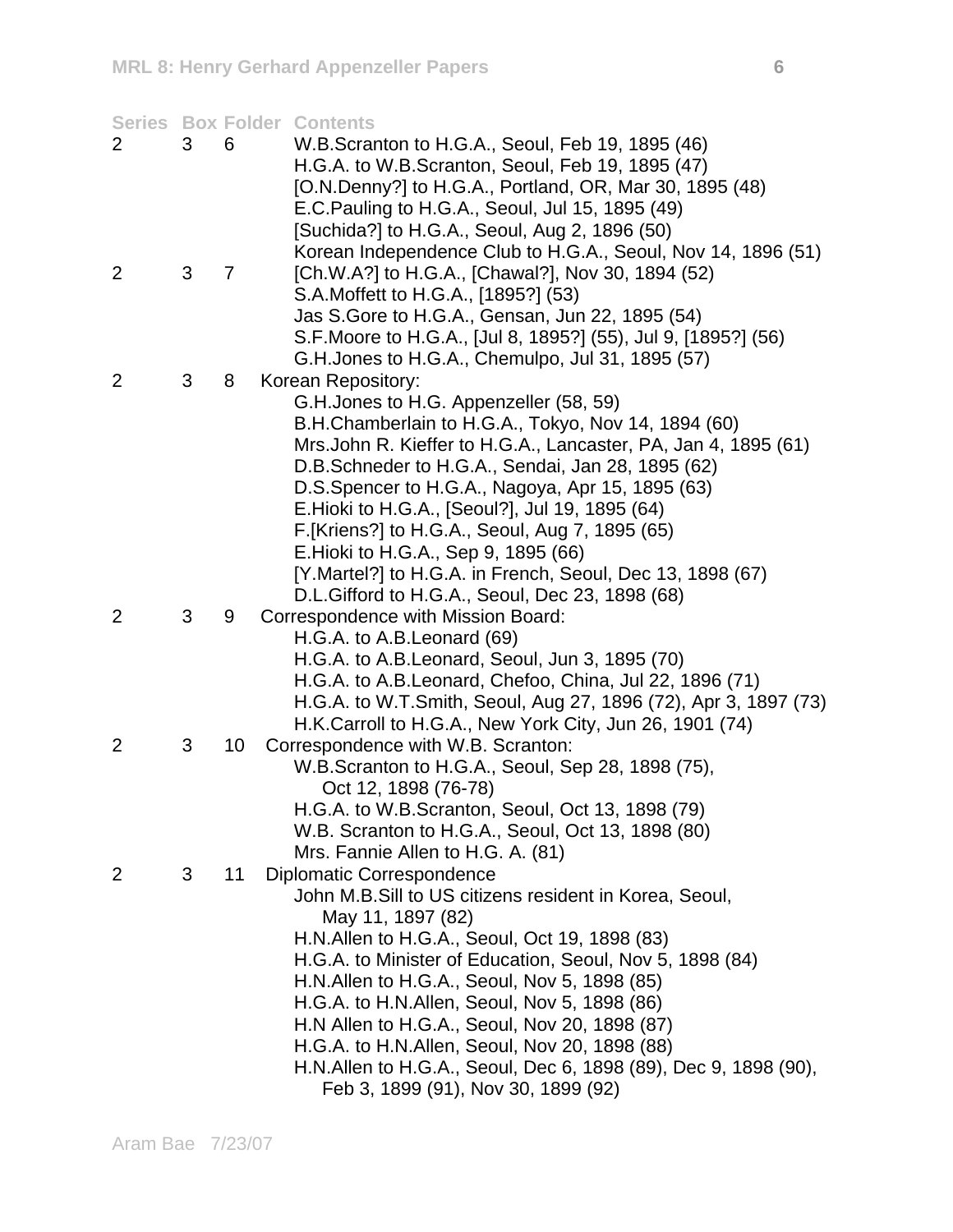#### **Series Box Folder Contents**

- 2 3 12 *The Independent* :
- K. [Golo?] to H.G.A., Port Arthur, Nov [15 & 27?], 1898 (93) W.F.Sands to H.G.A., Seoul, Nov 6, 1899 (94) H.G.A. to W.F.Sands, [Seoul?], Nov 6, 1899 (95) G.H.Jones to H.G.A., Chemulpo, Jun 3, 1899 (96) W.H.Emberley to H.G.A., Seoul, Aug 10, 1899 (97-98) 2 3 13 Sale of Every Day Life in Korea: D.L.Gifford to Mrs. Appenzeller, Seoul, Sep 26 & 29, 1898 (99)
	- H.G.A. "Circular List," Seoul, Sep 29, 1898 (100) H.G.A. "Circular List," Seoul, (101) H.G.A. to [?], Seoul, Oct 18, 1898 (102) D.L.Gifford to H.G.A., Seoul, Oct 27, 1898 (103) A.M.Brooks to H.G.A., Seoul, Jun 16, 1899 (104) Philip Jaisahn to H.G.A., Philadelphia, PA, Sep 11, 1899 (105)

| <b>Series 3:Sermons</b> |   |    |                                                                                                                                                             |
|-------------------------|---|----|-------------------------------------------------------------------------------------------------------------------------------------------------------------|
| 3                       | 3 | 14 | Missing pages 1-3 (106)<br>Joh 20:27, "Thomas, the Sceptic" (107)                                                                                           |
| 3                       | 3 | 15 | Isa 33:17, Funeral address for Miss Jacobson, Seoul (108)<br>Joh 13:23, "The Power of the Cross," Grace Ref. Church,<br>Philadelphia, PA, Oct 1, 1883 (109) |
| 3                       | 3 | 16 | Mat 28:6, "The Risen Lord", Green Village, NJ, Apr 13, 1884 (110)<br>1 Cor 15:35, "The Resurrection of the Dead," Green Village, NJ,<br>Apr 13, 1884 (111)  |
| 3                       | 3 | 17 | Rom 8:29-30, "Predestination," Green Village, NJ,<br>Jun 15, 1884 (112)                                                                                     |
|                         |   |    | Mat 25:1-13, "The Ten Virgins," Green Village, NJ,<br>Aug 2, 1884 (113)                                                                                     |
| 3                       | 3 | 18 | Mic 6:8, "God's Requirement of His People," Green Village, NJ,<br>Aug 24, 1884 (114)                                                                        |
|                         |   |    | Jer 8:20, "Neglected Opportunities," Green Village, NJ,<br>Sep 7, 1884 (115)                                                                                |
|                         |   |    | Joh 7:1, "Jesus Walked in Galilee," Green Village, NJ,<br>Sep 9, 1884 (116)                                                                                 |
| 3                       | 3 | 19 | 2 Tim 2:3, "The Christian Soldier," Green Village, NJ,<br>Sep 21, 1884 (117)                                                                                |
|                         |   |    | 1 Tim 1:15, missing: p 6-8, Drew Sem. Chapel, Madison NJ,<br>Oct 1, 1884 (118)                                                                              |
| 3                       | 3 | 20 | 1 Cor 15:35, "The Resurrected Body," Union Church, Seoul,<br>Apr 10, 1887 (119)                                                                             |
|                         |   |    | Heb 6:18-19, "The Anchor of the Soul," Union Church, Seoul,<br>Jun 19, 1887 (120)                                                                           |
| 3                       | 3 | 21 | Act 2:22, "Miracles," Union Church, Seoul, Nov 6, 1887 (121)                                                                                                |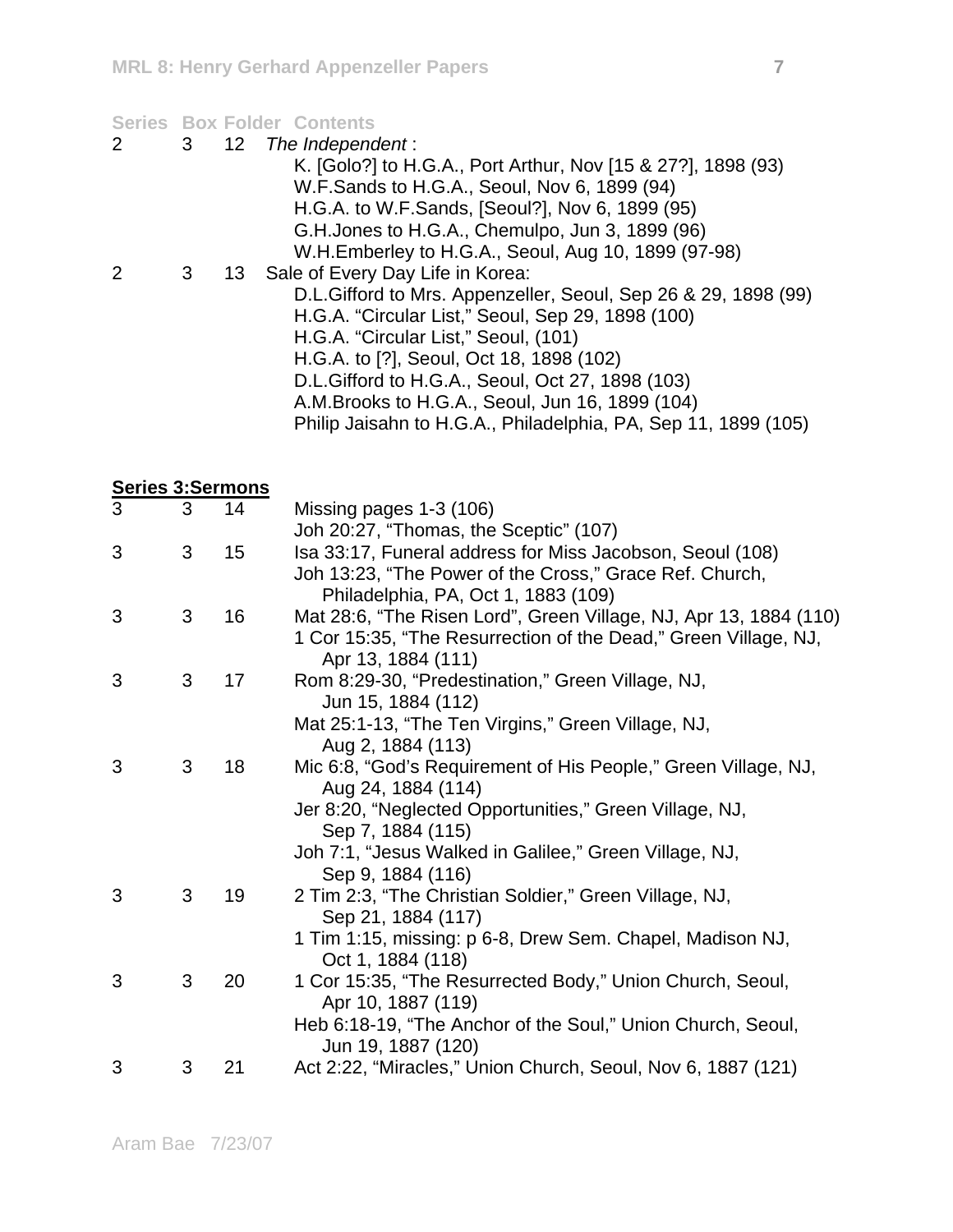|   |   |    | <b>Series Box Folder Contents</b>                                              |
|---|---|----|--------------------------------------------------------------------------------|
| 3 | 3 | 22 | Psa 144:15, "Thanksgiving," Union Church, Seoul,<br>Nov 24, 1887 (122)         |
|   |   |    |                                                                                |
| 3 | 3 | 23 | Jud 3, "Contesting the Faith," Union Church, Seoul,<br>Mar 4, 1888 (123)       |
| 3 | 3 | 24 |                                                                                |
|   |   |    | Joh 11:25, "The Raising of Lazarus," Union Church, Seoul,<br>Jul 1, 1888 (124) |
| 3 | 3 | 25 | Joh 9:25, "Experimental Religion," Union Church, Seoul,<br>Nov 25, 1888 (125)  |
|   |   |    | Mat 1:23, "Emmanuel," Union Church, Seoul, Dec 25, 1888 (126)                  |
| 3 | 3 | 26 | 2 Cor 4:7, "The Treasure in Earthen Vessels," Union Church,                    |
|   |   |    | Seoul, Feb 3, 1889 (127)                                                       |
|   |   |    | Mat 25:46, "Eternal Punishment," Union Church, Seoul,                          |
|   |   |    | Apr 7, 1889 (128)                                                              |
| 3 | 3 | 27 | [Psa 8:4?], "Man - What?" Union Church, Seoul,                                 |
|   |   |    | Oct 13, 1889 (129)                                                             |
|   |   |    | Psa 50:5, "The Gathering of the Saints," Union Church, Seoul,                  |
|   |   |    | 1890 (130)                                                                     |
| 3 | 3 | 28 | Joh 16: 7-11, "The Work and Office of the Holy Spirit," Union                  |
|   |   |    | Church, Seoul, Feb 2, 1890 (131)                                               |
|   |   |    | Job 19:25, "Job's Redeemer," Union Church, Seoul,                              |
|   |   |    | Apr 6, 1890 (132)                                                              |
| 3 | 3 | 29 | Lev 25:10, "Proclaiming liberty throughout the land,"                          |
|   |   |    | Oct 14, 1891 (133)                                                             |
|   |   |    | Mat [24?], "What Mean These Stones," Union Church, Seoul,                      |
|   |   |    | Nov 26, 1891 (134)                                                             |
| 3 | 3 | 30 | Isa 44:3, "Revivals," Union Church, Seoul, Jan 3, 1892 (135)                   |
|   |   |    | 2 Sam 14:14, Union Church, Seoul, Feb 7, 1892 (136)                            |
| 3 | 3 | 31 | Mat 6:19, "Our Father," Union Church, Seoul, May 29, 1892 (137)                |
|   |   |    | Mar 4, "The Parable of the Sower," Leidy's Ref. Church,                        |
|   |   |    | Jul 31, 1892 (138)                                                             |
| 3 | 3 | 32 | Num 13:27-30, "The Report of the Spies," Lebanon, CO,                          |
|   |   |    | Sep 25, 1892 (139)                                                             |
|   |   |    | 1 Cor 1:23-24, "We Preach Christ Crucified," Franklin & Marshall               |
|   |   |    | Chapel, Jan 15, 1893 (140)                                                     |
| 3 | 3 | 33 | Mat 6:10, "The Kingdom of God," Union Church, Seoul,                           |
|   |   |    | Jul 12, 1896 (141)                                                             |
|   |   |    | Luk 24:34, "The Lord is Risen," Union Church, Seoul,                           |
|   |   |    | Apr 2, 1899 (142)                                                              |
| 3 | 3 | 34 | Joh 12:32, Funeral address for Clarence R. Greathouse, Union                   |
|   |   |    | Church, Seoul, Oct 23, 1899 (143)                                              |
|   |   |    | Joh 3, "Regeneration," Union Church, Seoul, 1900 (144)                         |
| 3 | 3 | 35 | 1 Joh 3:2, "Adoption," Union Church, Seoul, Mar 16, 1902 (148)                 |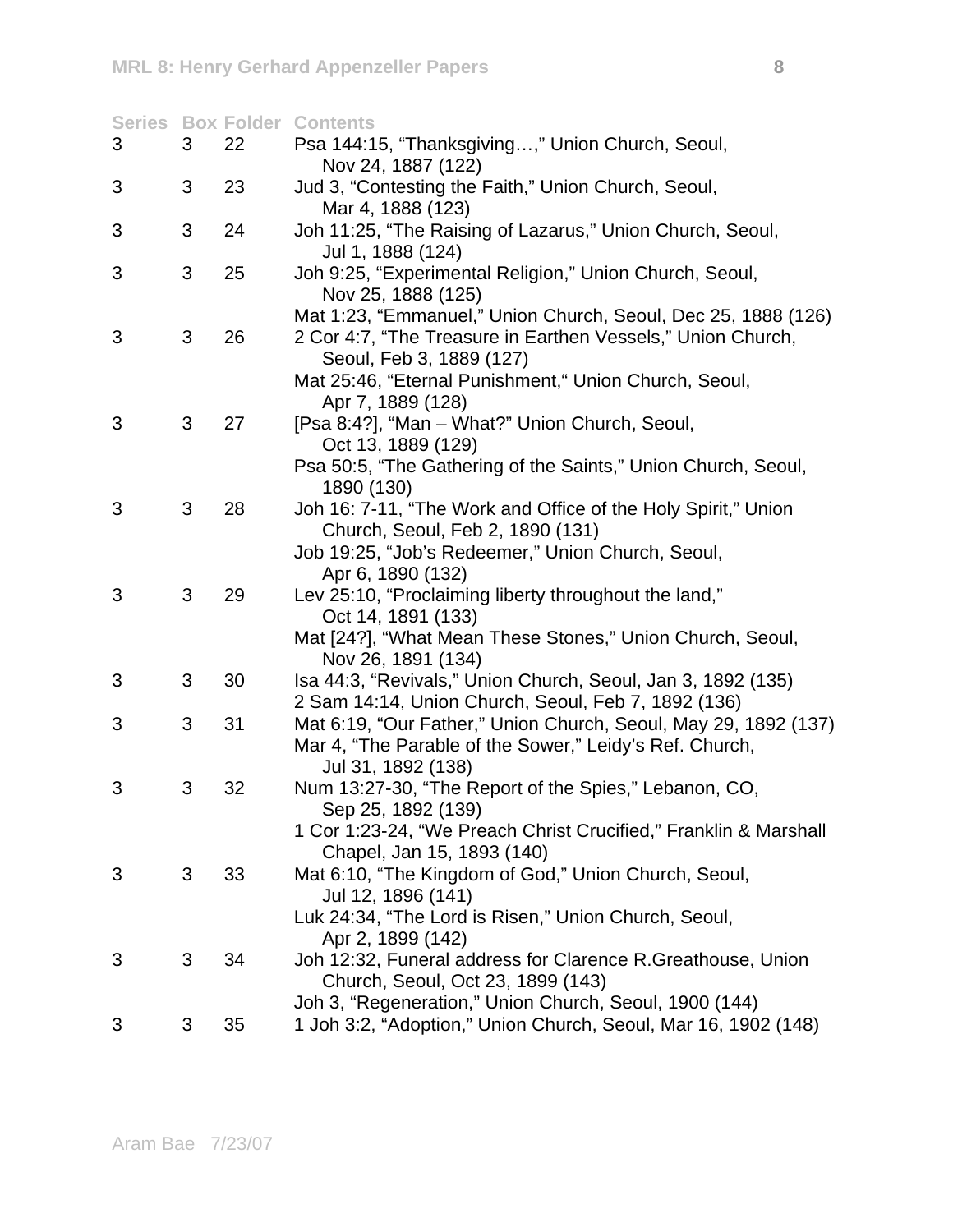|        |                |                 | <b>Series Box Folder Contents</b>                                                |
|--------|----------------|-----------------|----------------------------------------------------------------------------------|
| 3      | 4              | 1               | Funeral address for D.L.Clifford, First M.E.Church, Seoul,<br>Apr 16, 1900 (145) |
|        |                |                 | Funeral address for Mrs. D.L.Clifford by H.G.Underwood,                          |
|        |                |                 | First M.E.Church, Seoul, May 8, 1900 (146)                                       |
|        |                |                 | Funeral address for Mrs. D.L.Clifford in Korean, First M.E.Church,               |
|        |                |                 | Seoul, May 8, 1899 (147)                                                         |
|        |                |                 |                                                                                  |
|        |                |                 | <b>Series 4: Korea Missions</b>                                                  |
| 4      | 4              | $\overline{2}$  | Addresses:<br>The Faiths of Rome (149)                                           |
|        |                |                 | Missions in Korea (150)                                                          |
|        |                |                 | Presbyterian and Methodist Missions in Korea, address to the                     |
|        |                |                 | Missionary Conference, Seoul, Mar 1888 (151)                                     |
| 4      | 4              | 3               | Native Inquirers, address read before the Society for Christian                  |
|        |                |                 | Endeavor, Seoul, Jan 18, 1889 (152)                                              |
|        |                |                 | Mission in Korea, address to the Mission of the Presbyterian                     |
|        |                |                 | Church (North) in Korea, Aug 30, 1897 (153)                                      |
|        |                |                 | The Bible in the Twentieth Century, Union Church, Seoul,                         |
|        |                |                 | May 6, 1900 (154)                                                                |
| 4      | 4              | 4               | Korea: The Field, our Work and our Opportunity, Philadelphia,                    |
|        |                |                 | PA, Jan 2, 1901 (155)                                                            |
| 4      | 4              | 5               | Essays: Beginnings of Methodist missionary work in Korea, 1886 (156)             |
| 4      | $\overline{4}$ | 6               | Beginnings of Methodist missionary work in Korea, [188?] (157)                   |
|        |                |                 |                                                                                  |
| 4      | 4              | 7               | Notes:                                                                           |
|        |                |                 | Epistle to the Romans, [188?] (158)                                              |
|        |                |                 | Missions in Korea, [188?] (159-163)                                              |
| 4<br>4 | 4<br>4         | 8<br>9          | Methodist Missions in Korea [1889?] (164)                                        |
| 4      | 4              | 10              | A missionary journey in Korea, [18??] (165)<br>Women in Korea, [18??] (166)      |
|        |                |                 |                                                                                  |
| 4      | 4              | 11              | General:                                                                         |
|        |                |                 | Rules of Comity and Cooperation, Korea Presbyterian and                          |
|        |                |                 | Methodist Missions, [Seoul?], May 23 & 27, 1892, revised                         |
|        |                |                 | Feb 3, 1893 (167)                                                                |
|        |                |                 | Memorial Service: William James Hall, Seoul, Nov 27, 1894 (168)                  |
| 4      | 4              | 12 <sup>°</sup> | <b>Short Stories:</b>                                                            |
|        |                |                 | "C.D," [1885?] (169)                                                             |
|        |                |                 | Frowzle-head (170)                                                               |
|        |                |                 | Kim's conversion, persecution, imprisonment, preaching, [1893?]                  |
|        |                |                 | (171)                                                                            |
|        |                |                 | Korean kite-flying (172)                                                         |